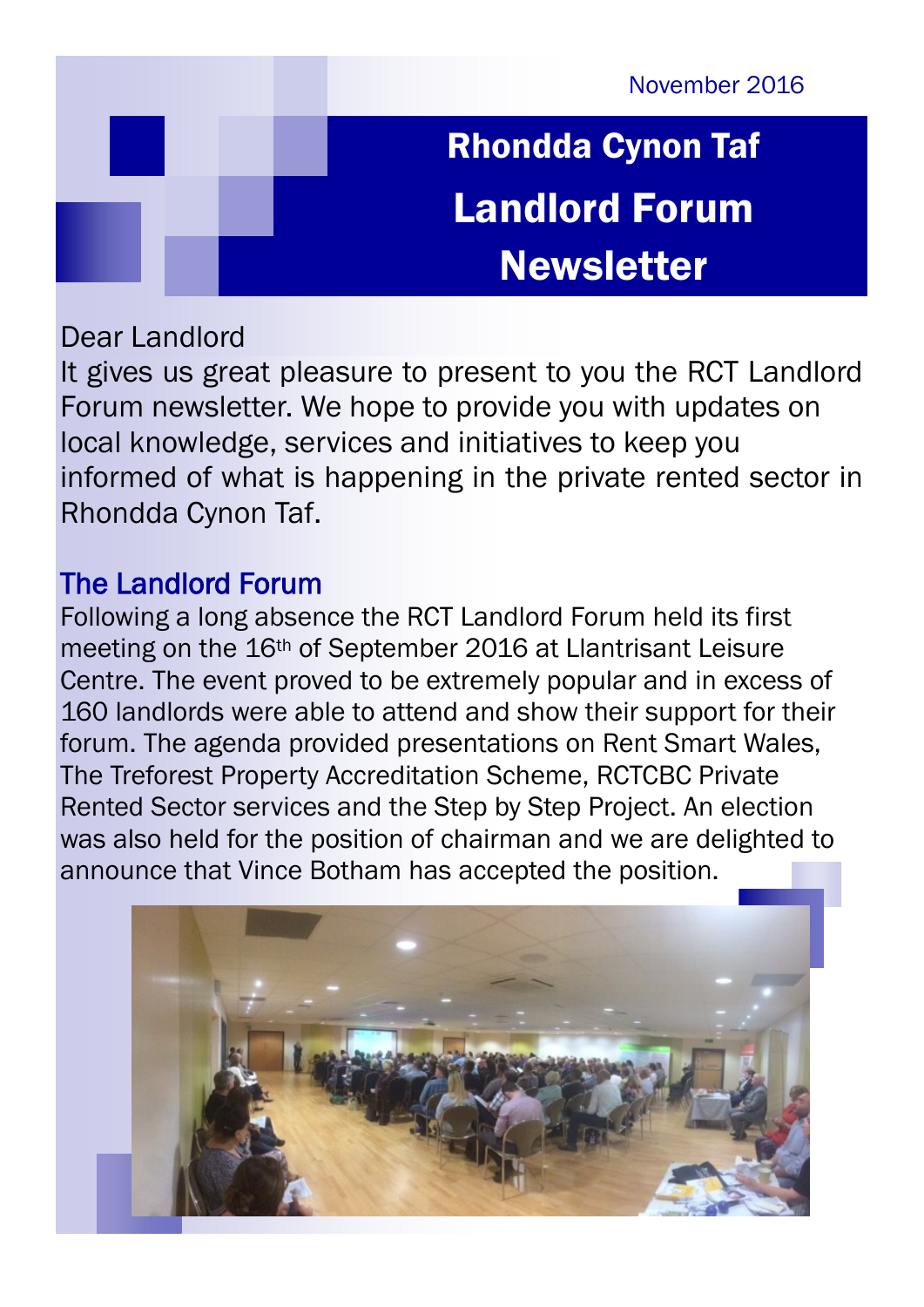### Meet your new Landlord Forum Chairman

Hello to all Rhondda Cynon Taf Landlords.

I was recently elected as your Chair for the landlord forums and I thought it appropriate that I introduce myself with some background.

My name is Vince Botham and I have been a landlord in Wales for the past 18 years. Like many others I was a guy who a long time ago looked at my pension plan and found that taking into account the current rates of returns I would not have a very good retirement on the amount that was forecast. At the time I was the Managing Director of 2 large US owned Aluminium Companies based in Llantrisant and Swansea. In line with many other companies in the metal industry the US parent company decided to move the manufacturing base to the Eastern bloc and I with 1500 other Welsh employees found myself unemployed. I moved with the company to Geneva for a year then Russia for 2 years until eventually I decided there was more to life than travelling the globe and set myself up with a property portfolio in Wales, England and Spain that included residential properties, HMO's and city apartments.

With my naive experience in the property rental market I faced a shock when I realised I had become, in the view of the government and maybe Local authorities' just another BTL landlord looking to make a large sum of money in the Private Rented sector. It was not enough to operate a business that I thought would benefit people wanting to rent property when they were not able to buy. I was looked upon by authorities and much of the population as an evil landlord looking to exploit a vulnerable class of society.

Clearly there was a need for some regulation in the buy to let market but I was not prepared for the new regulations that Westminster and later on Welsh Government introduced. Clearly those days have changed to a large extent where now the Private Rented Sector has become larger than the social rented sector and we can no longer be ignored. Bewildered by continuous regulation I was determined to have my say and input into proposed laws against Landlords that were in the process of being passed. Eight years ago I joined the National Landlord Association (NLA) just to keep up with landlord issues and to join what is now some 75,000 members nationwide. Today I am the representative of the NLA in Wales and am able to call on the NLA for information on any landlord issue. I believe this will help in the information that we are able to provide at the RCT Forum. I look forward to working with you in this Forum.

#### Objective of RCT Landlord Forum

Today Landlords face many regulatory laws that attempt to eliminate the 'rogue' landlords of the past years. It has become almost impossible for Landlords to keep up to date with the regulations that are already in operation and the many that are in process. Local Authorities and Trade Associations have understood this and now strive to work with Landlords to ensure they are kept up to date with local issues and work within the Law.

Together we have one objective and that is to raise the standards and understanding of Landlords of what is necessary to operate in the Private Rented Sector.

The Community Housing Services of Rhondda Cynon Taf realise that the PRS is now so big that it is in the interests of the Local Authority to work in partnership with local landlords. I have been personally impressed with the Community Housing Services staff who are keen to have a vibrant Landlord Forum in Rhondda Cynon Taf. Together I believe that the Landlord Forum can evolve into a meeting that is in the interests of the Council and Landlords. I look forward to meeting with you all in the New Year.

**"I have been personally impressed with the Community Housing Services staff who are keen to have a vibrant Landlord Forum in Rhondda Cynon Taf"**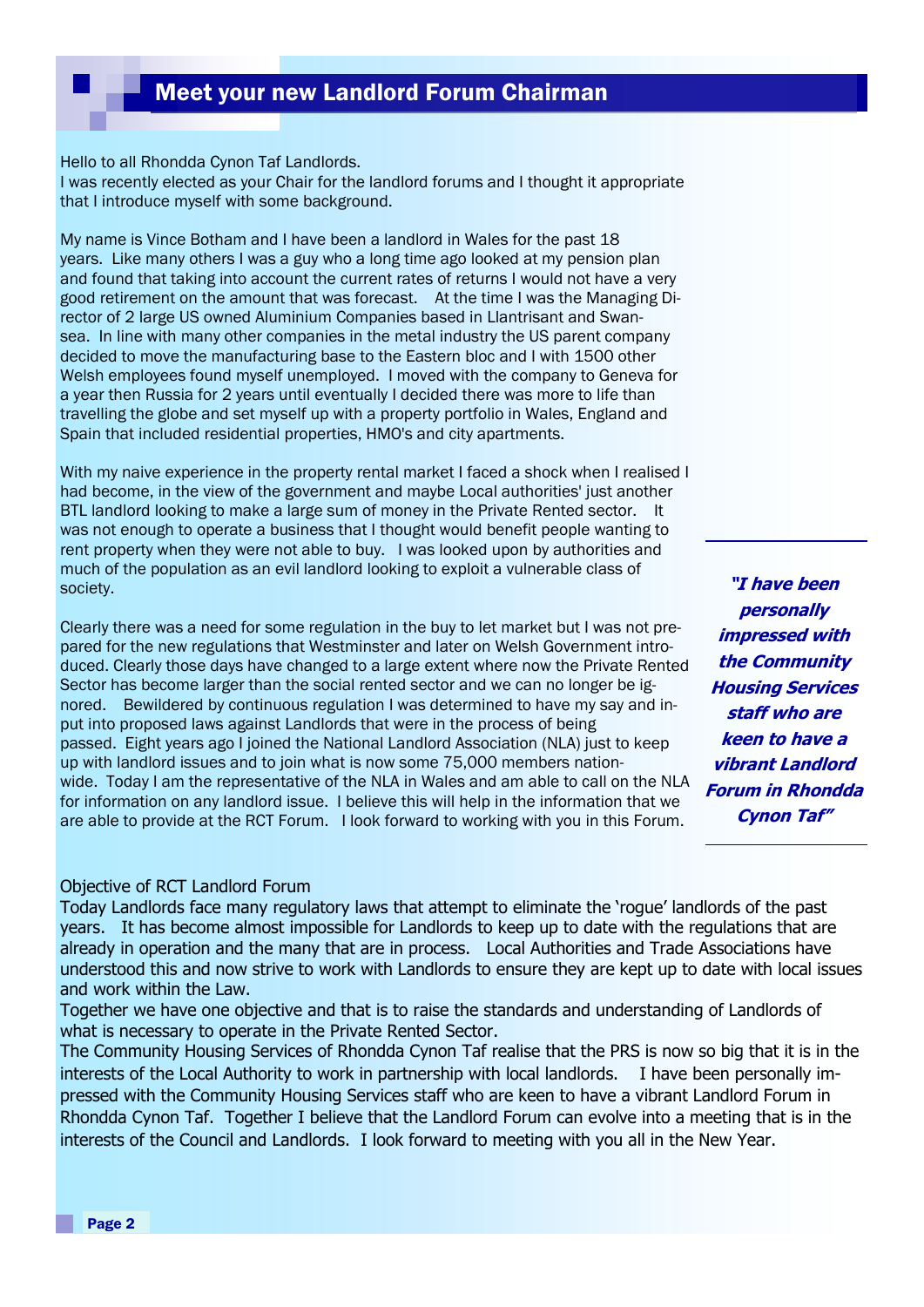### **CYNITUN PROPERTY** ACHREDU **ACCREDITATION SCHEME FIDDO**

The Property Accreditation Scheme (PAS) has been introduced with the objective of raising the quality, amenity and management of the Private Rented Housing Stock in the Treforest area of Rhondda Cynon Taf. The scheme will also serve to raise the profile of good landlords and recognise the high standard of management they provide.

The PAS voluntary and is open to landlords and letting agents without charge. Properties will be assessed in accordance with agreed standards and the information will be made available to prospective tenants seeking rented accommodation in the Treforest area.

#### **Standards**

Properties will be assessed as providing agreed standards of quality and housing management practice according and dependent on the quality and amenity they provide. There will be 4 levels of accreditation to reflect the quality of the property and its compliance with legislative requirements, together with the application of housing management and administrative processes. Landlords will be supported in the assessment process and provided with access to relevant information such as the Housing Health & Safety 2004 and good practice in the Private Rented Sector in Wales.

#### **Benefits**

The PAS is supported by Rhondda Cynon Taf CBC, the University of South Wales and representative bodies of the Private Rented Sector, South Wales Police and Fire Services. The main benefit to landlords will be the recognition of the quality of their property and the housing management they provide and attracting tenants in a highly competitive rental market.



Visit our web page at [www.rctcbc.gov.uk/propertyaccreditation](http://www.rctcbc.gov.uk/propertyaccreditation)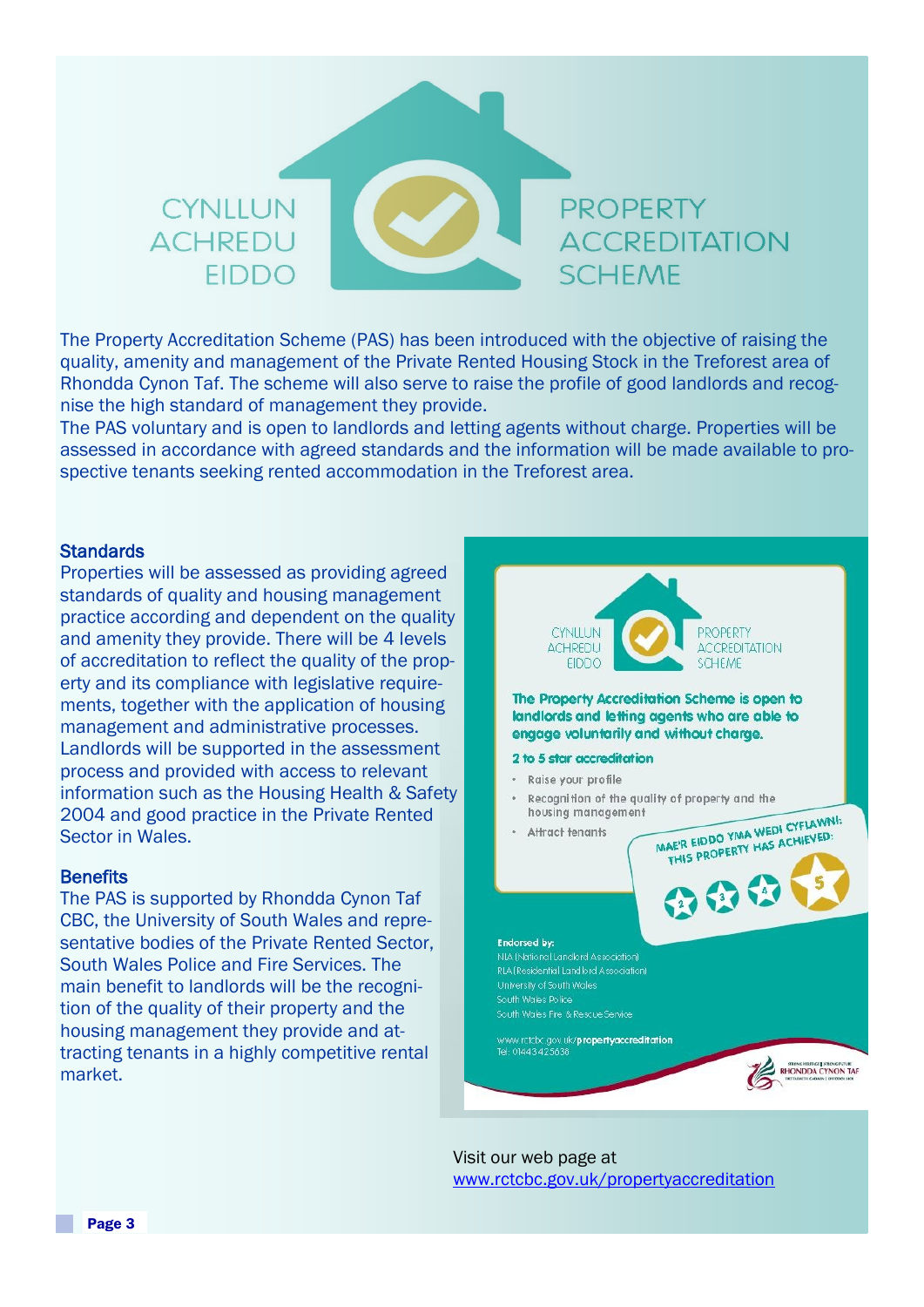

# **FOR WALES.** NOT FOR PROFI



In January 2015, new laws were introduced which means all landlords of properties supplied by Welsh Water must let them know details of tenants who are resident at their properties.

If this is not done within 21 days of any change in tenancies, landlords can themselves become liable for the charges for water and sewerage charges from the point of the change.

As a result Landlords must supply the full name of any tenant over 18, together with their date of birth (when possible), the full address and the tenancy start date to Welsh Water within 21 days of any change.

Landlords must also tell their tenants they are legally bound to give Welsh Water this information. If there has been no change since January 2015, the landlord must be confident that Welsh Water already has the correct details – so it's recommended that landlords pass the details to them, just in case. Information can be supplied via the Dŵr Cymru website or by email, letter, telephone, or the preferred option of the Landlord TAP website ([www.landlordtap.com\).](http://www.landlordtap.com)

Welsh Water is very keen to work with landlords to increase awareness of these regulations and their obligations, so as to make it as easy as possible to keep them up- to-date when tenants change. The approach is very much to work with landlords so they shouldn't find themselves being billed directly.

The aim for Welsh Water is to engage with tenants as soon as they become customers and to provide timely and accurate bills. This will help ensure any customer who meets the criteria for any affordability schemes or tariffs that support customers who genuinely struggle to pay their bills, is aware of these options and given the chance to apply at the earliest opportunity.

### Rent Smart Wales

Rhaid i bobl sy'n gosod eiddo eu cofrestru a chael trwydded i'w rheoli, neu ddefnyddio asiant trwyddedig erbyn **23 Tachwedd 2016**. I gael gwybod mwy am y gyfraith newydd, ewch i [www.rhentudoeth.llyw.cymru](http://www.rhentudoeth.llyw.cymru/)

People who rent out properties now have to register themselves and obtain a licence or use a licensed agent by **23 November 2016**. To find out more about the new law, visit [www.rentsmart.gov.wales](http://www.rentsmart.gov.wales/)



Wedi cofrestru neu'ch trwyddedu eto? Are you registered or licensed yet?